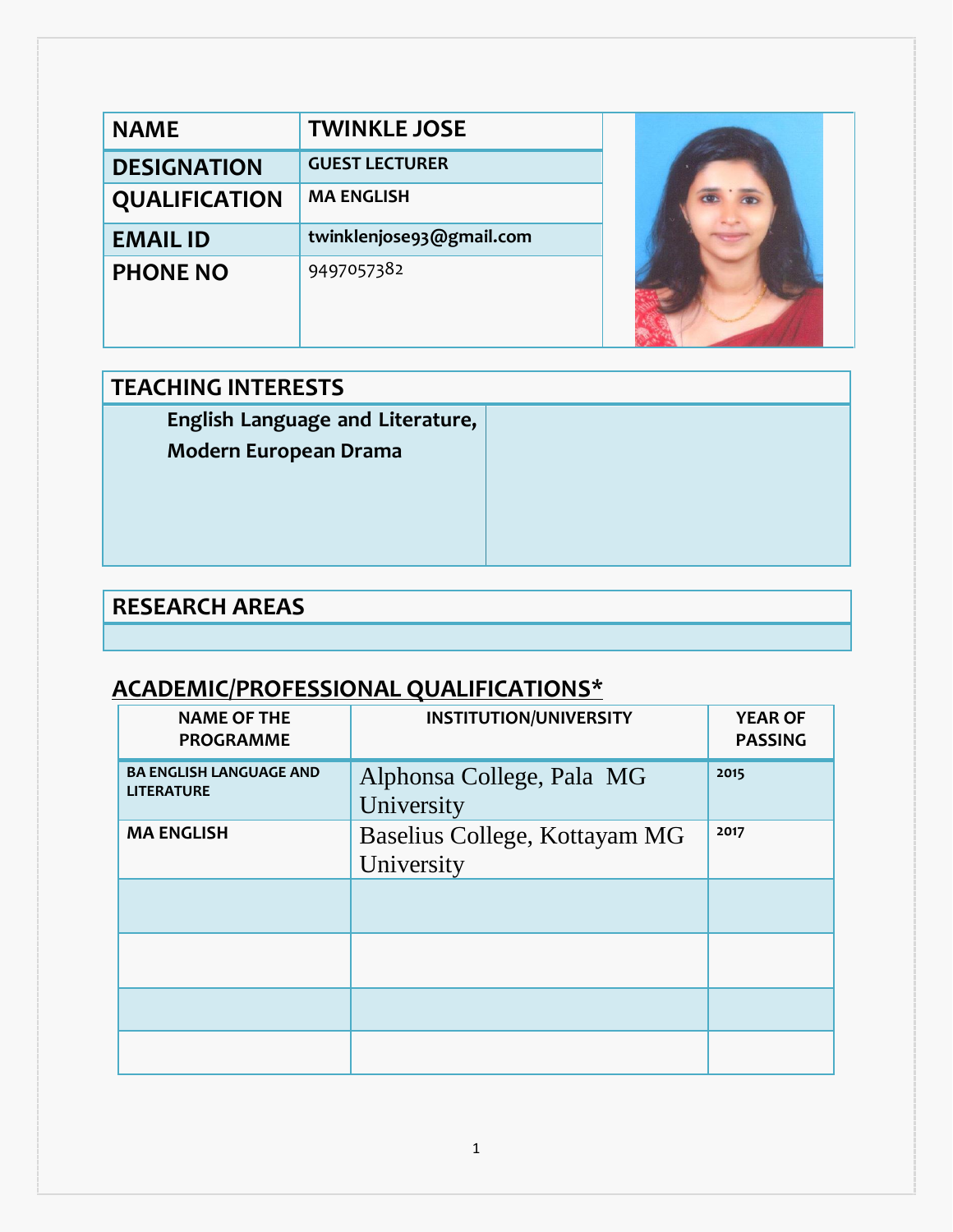### **OTHER TRAINING PROGRAMS ATTENDED**

| <b>NAME OF THE PROGRAMME</b>                                 | <b>INSTITUTION/UNIVERSITY</b> | <b>YEAR</b> |
|--------------------------------------------------------------|-------------------------------|-------------|
| UGC sponsored Certificate Course<br>in Communicative English | Alphonsa College, Pala        | 2015        |
|                                                              |                               |             |
|                                                              |                               |             |
|                                                              |                               |             |
|                                                              |                               |             |
|                                                              |                               |             |

## **CAREER HISTORY/TEACHING EXPERIENCE**

| <b>DESIGNATION</b>    | <b>INSTITUTION/UNIVERSITY</b>     | <b>YEAR OF</b><br><b>SERVICE</b> |
|-----------------------|-----------------------------------|----------------------------------|
| <b>Guest Lecturer</b> | Morning Star Home Science College | 1 year                           |
|                       |                                   |                                  |
|                       |                                   |                                  |
|                       |                                   |                                  |
|                       |                                   |                                  |
|                       |                                   |                                  |
|                       |                                   |                                  |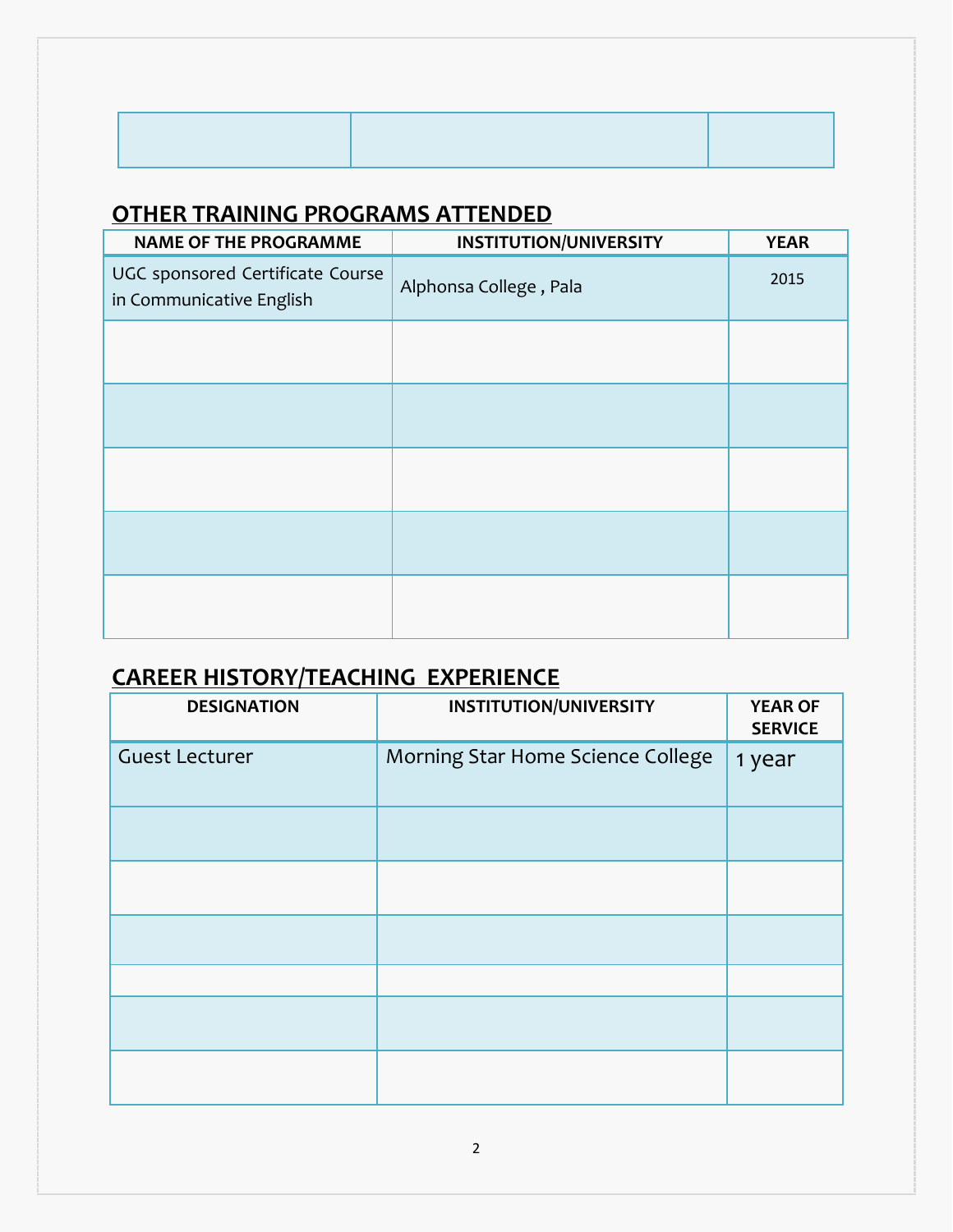### **INDUSTRIAL EXPERIENCE**

| <b>ORGANISATION</b> | <b>YEAR OF SERVICE</b> |
|---------------------|------------------------|
|                     |                        |
|                     |                        |
|                     |                        |
|                     |                        |
|                     |                        |

#### **PHD THESIS**

| SL.NO | <b>TITLE</b> | <b>GUIDE NAME</b> | <b>INSTITUTION</b> | <b>MONTH/YEAR</b> |
|-------|--------------|-------------------|--------------------|-------------------|
|       |              |                   |                    |                   |

| <b>RESEARCH GUIDESHIP</b> |  |
|---------------------------|--|
|                           |  |

### **M.PHIL/PH.D GUIDED**

| SL.NO | <b>NAME OF THE STUDENT</b> | <b>TITLE</b> | UNIVERSITY &<br><b>WORK CENTRE</b> | <b>MONTH/</b><br><b>YEAR</b> |
|-------|----------------------------|--------------|------------------------------------|------------------------------|
|       | $-NA-$                     |              |                                    |                              |

#### **RESEARCH PROJECTS/GRANTS RECEIVED**

| SL.NO | <b>TITLE</b> | <b>INVESTIGATORS</b> | <b>SPONSORING</b><br><b>AGENCY</b> | <b>MONTH/YEAR</b> |
|-------|--------------|----------------------|------------------------------------|-------------------|
|       | $-NA-$       |                      |                                    |                   |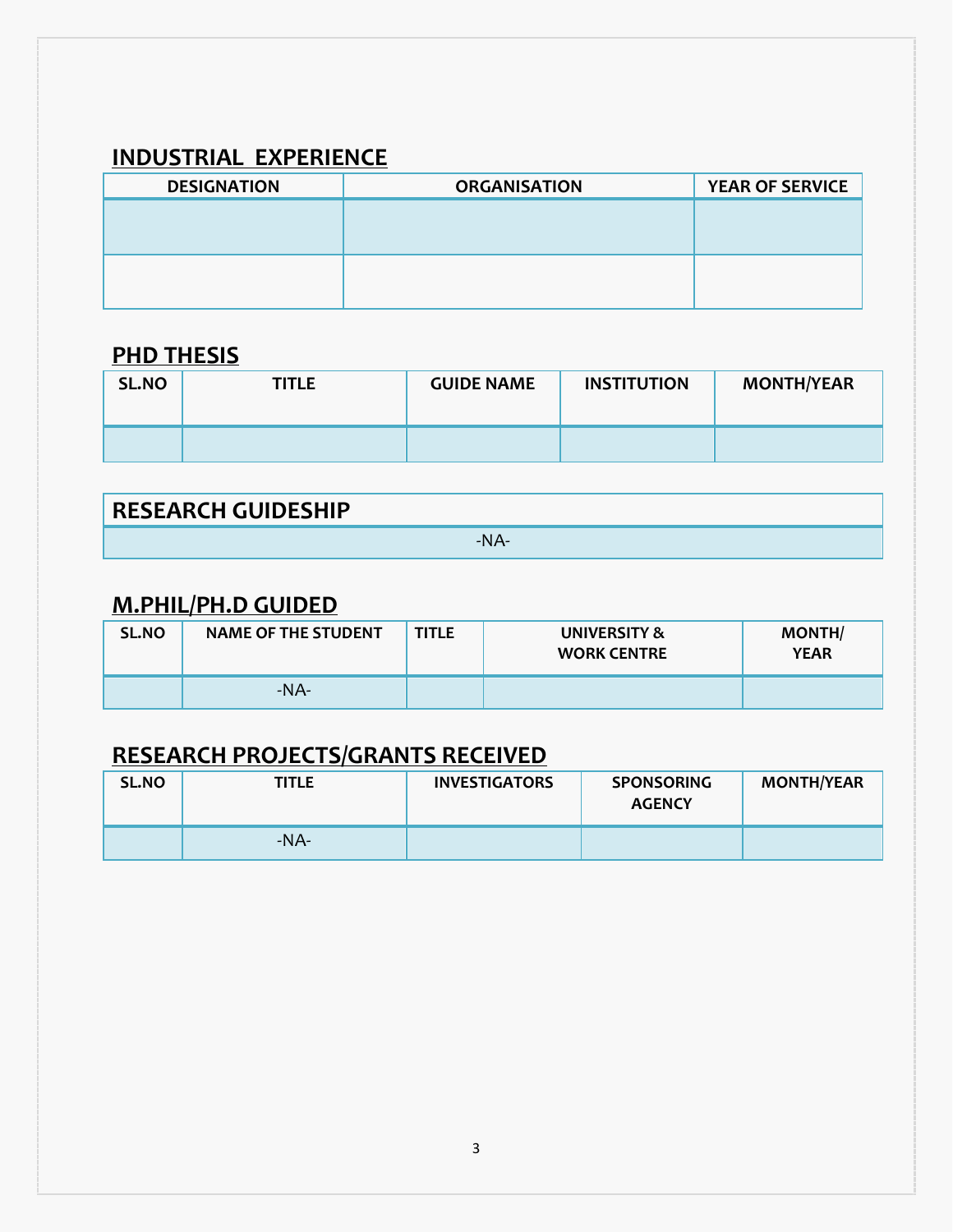#### **AWARDS/ACHIEVEMENTS/OTHERS\***

| SL.NO<br>$\bullet$ | <b>NAME OF AWARDS/</b><br><b>ACHIEVEMENTS/OTHERS</b> | <b>DESCRIPTION</b> | <b>MONTH/</b><br><b>YEAR</b> |
|--------------------|------------------------------------------------------|--------------------|------------------------------|
|                    |                                                      |                    |                              |
|                    |                                                      |                    |                              |
|                    |                                                      |                    |                              |

**\*BEST PAPER,BEST POSTER,ANY OTHER POST HELD ETC…**

#### **JOURNAL PUBLICATIONS**

| SL.NO. | <b>TITLE</b> | NAME OF JOURNAL / VOL.<br>NO / ISSUE NO / PAGE NOS | <b>ISSN NO</b> | <b>MONTH</b><br><b>YEAR</b> |
|--------|--------------|----------------------------------------------------|----------------|-----------------------------|
|        |              |                                                    |                |                             |
|        |              |                                                    |                |                             |
|        |              |                                                    |                |                             |
|        |              |                                                    |                |                             |
|        |              |                                                    |                |                             |
|        |              |                                                    |                |                             |
|        |              |                                                    |                |                             |
|        |              |                                                    |                |                             |

#### **CONFERENCE PUBLICATIONS**

| SL.NO. | <b>TITLE</b> | <b>NAME OF CONFERENCE</b> | <b>VENUE,</b><br>MONTH/<br><b>YEAR</b> |
|--------|--------------|---------------------------|----------------------------------------|
| 1.     |              |                           |                                        |
| 2.     |              |                           |                                        |

#### **ARTICLES IN PERIODICALS/MAGAZINES/ANY OTHER**

|  | the contract of the contract of the contract of the contract of the contract of the contract of the contract of<br>N <sub>c</sub> | -- | <b>\ME OF PERIODICAL</b><br>N<br>the contract of the contract of the contract of the contract of the contract of the contract of the contract of | M |  |
|--|-----------------------------------------------------------------------------------------------------------------------------------|----|--------------------------------------------------------------------------------------------------------------------------------------------------|---|--|
|--|-----------------------------------------------------------------------------------------------------------------------------------|----|--------------------------------------------------------------------------------------------------------------------------------------------------|---|--|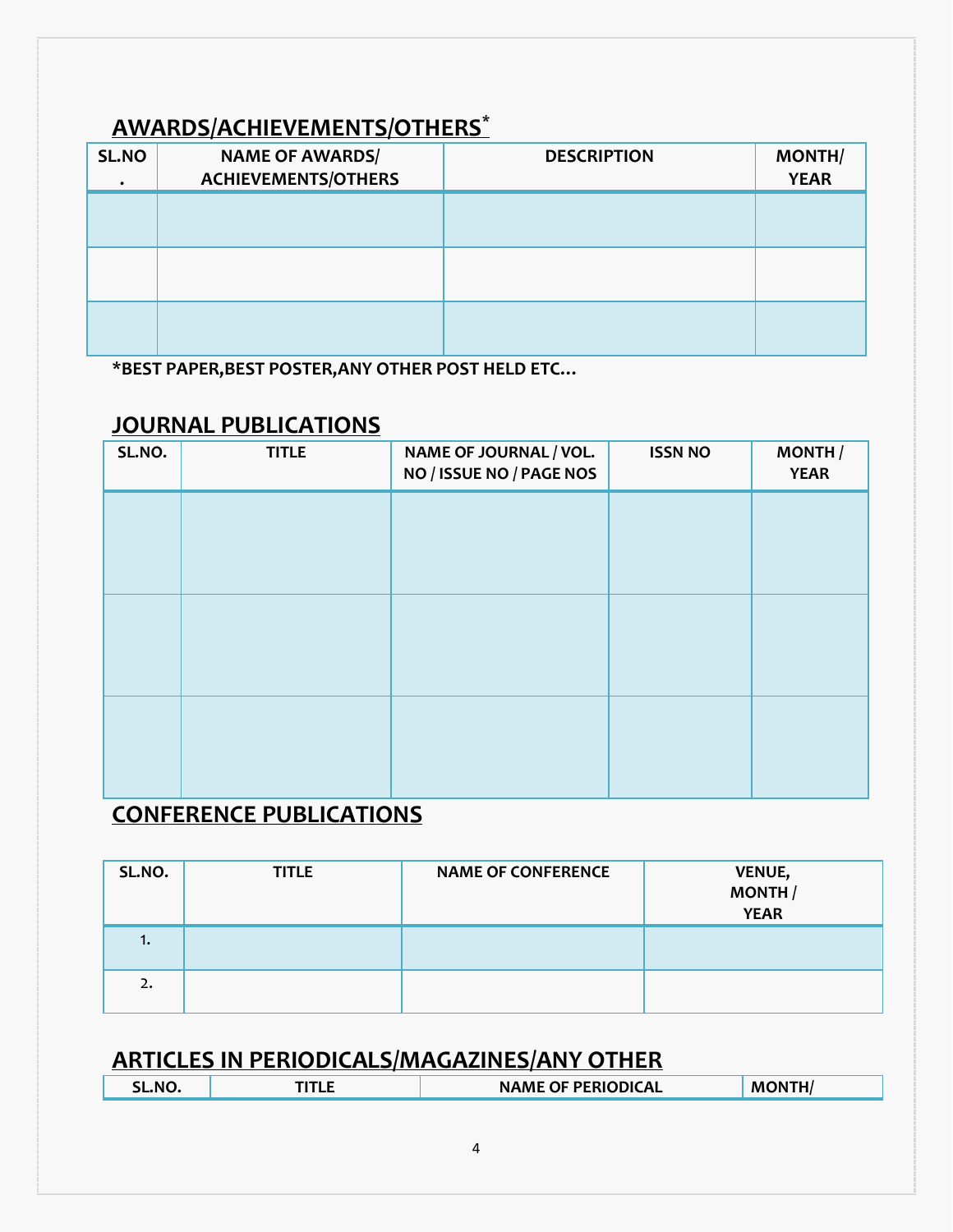|                         | VFTAD |
|-------------------------|-------|
| the company's company's |       |

#### **BLOG/WEB ARTICLES**

| SL.NO. | <b>TITLE</b> | URL | <b>SUBJECT</b> | MONTH<br>YEAR |
|--------|--------------|-----|----------------|---------------|
|        |              |     |                |               |
|        |              |     |                |               |

### **BOOKS AS AUTHOR/EDITED/CHAPTERS/REVIEWS**

| SL.NO | <b>TITLE</b> | <b>AUTHOR NAMES</b> | <b>ISBN NO.</b> | <b>MONTH/</b><br><b>YEAR</b> |
|-------|--------------|---------------------|-----------------|------------------------------|
| ι.    |              |                     |                 |                              |
| 2.    |              |                     |                 |                              |

#### **ORIENTATION/REFRESHER COURSES ATTENDED**

| SL.NO | <b>NAME OF THE PROGRAMME</b> | <b>NAME OF THE ORGANISER</b> | <b>MONTH/</b><br><b>YEAR</b> |
|-------|------------------------------|------------------------------|------------------------------|
| 1.    |                              |                              |                              |
| 2.    |                              |                              |                              |

### **SEMINARS/CONFERENCES/WORKSHOPS ATTENDED#**

| SL.NO          | <b>NAME OF THE</b>                                                                                                  | <b>NAME OF THE</b>                                                                      | <b>VENUE &amp;</b>                                      | LEVEL <sup>*</sup> |
|----------------|---------------------------------------------------------------------------------------------------------------------|-----------------------------------------------------------------------------------------|---------------------------------------------------------|--------------------|
|                | <b>PROGRAMME</b>                                                                                                    | <b>ORGANISER&amp;</b>                                                                   | <b>DATE</b>                                             |                    |
|                |                                                                                                                     | <b>SPONSORING AGENCY</b>                                                                |                                                         |                    |
|                | <b>National</b><br><b>Seminar</b><br>on<br>'Transgenders: Emerging<br>Trends & Issues'                              | Sree sankara college,<br>kalady<br><b>UGC Sponsored</b>                                 | Sree sankara college,<br>kalady<br>29-30 september 2016 | <b>National</b>    |
| $\overline{2}$ | <b>National Seminar on</b><br>Literature in the Social<br><b>Context: Theory and</b><br><b>Practice of Cultural</b> | Post Graduate and<br><b>Research Department of</b><br>English, CMS College,<br>Kottayam | CMS College,<br>Kottayam<br>September 30-               | <b>National</b>    |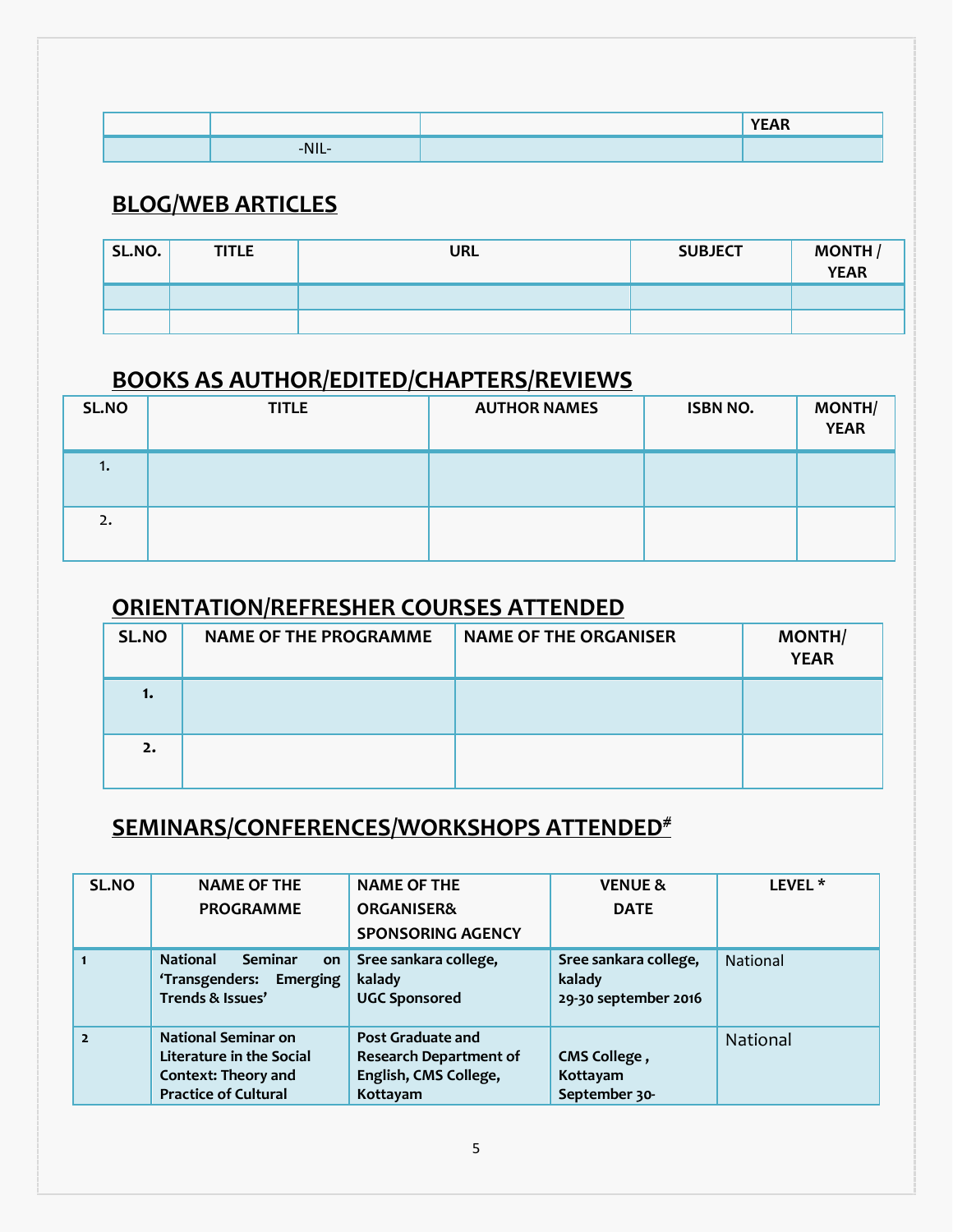| Criticism | October 1 2015 |  |
|-----------|----------------|--|
|           |                |  |
|           |                |  |
|           |                |  |

**\*INSTITUTIONAL, REGIONAL, STATE,NATIONAL, INTERNATIONAL**

**#(MENTION THOSE WHICH ARE RELEVANT & PREFERABLY WITHN PAST 5 YEARS)**

#### **SEMINARS ORGANIZED**

| SL.NO          | <b>NAME OF THE SEMINAR</b> | <b>NAME OF THE</b><br><b>ORGANISER &amp;</b><br><b>SPONSORING AGENCY</b> | <b>VENUE &amp;</b><br><b>DATE</b> | <b>POSITION</b><br><b>HELD</b> | LEVEL <sup>*</sup> |
|----------------|----------------------------|--------------------------------------------------------------------------|-----------------------------------|--------------------------------|--------------------|
| ۱.             |                            |                                                                          |                                   |                                |                    |
| 2.             |                            |                                                                          |                                   |                                |                    |
| $\overline{3}$ |                            |                                                                          |                                   |                                |                    |

**\*INSTITUTIONAL, REGIONAL, STATE,NATIONAL, INTERNATIONAL** 

#### **PROFESSIONAL AFFILIATIONS/MEMBERSHIPS**

#### **INVITED TALKS/IN MEDIA/ANY OTHER**

#### **POSITIONS HELD IN COLLEGE**

- Class in Charge of II BA English
- $\bullet$

 $\bullet$ 

#### **PG PROJECTS GUIDED**